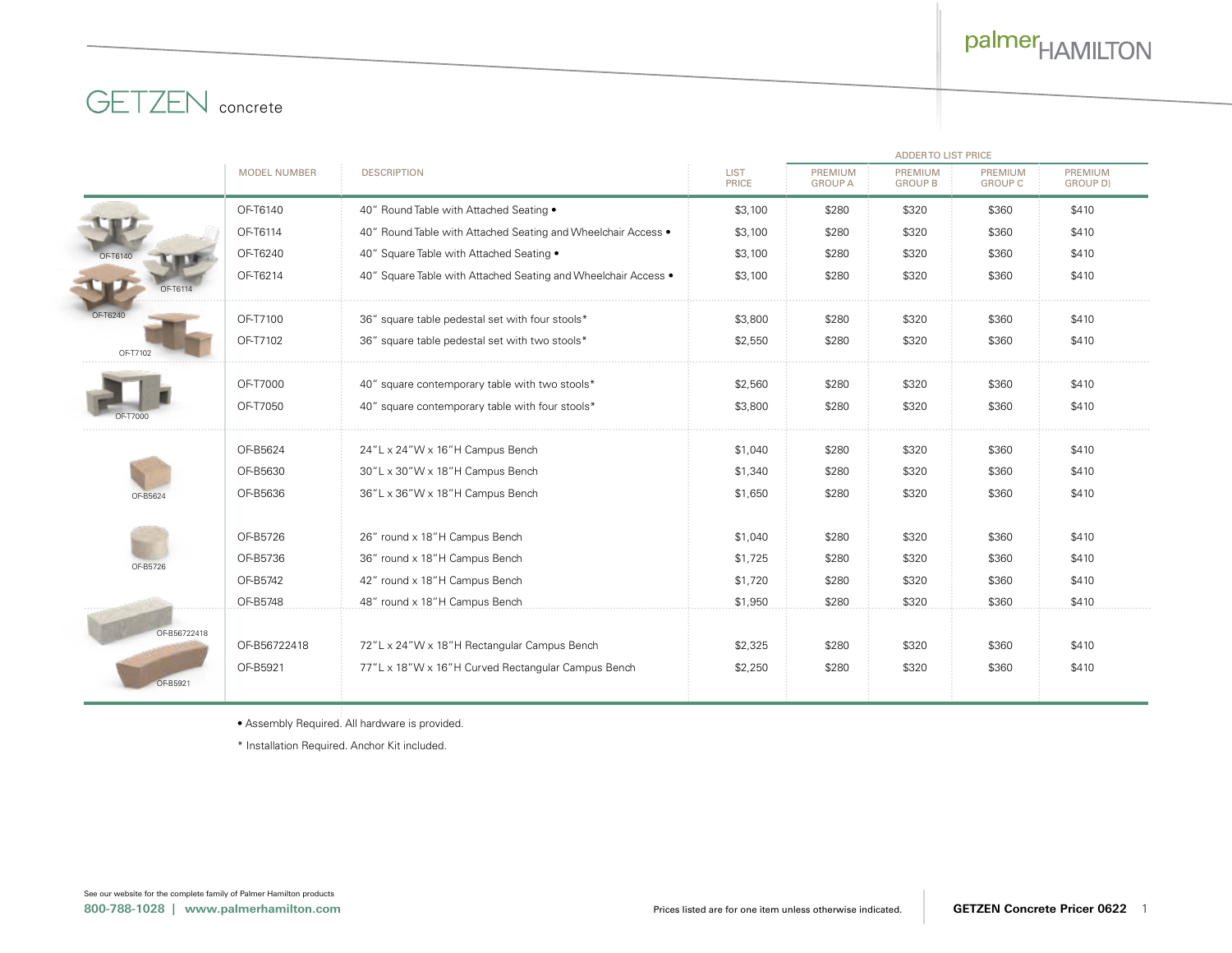# palmer<sub>HAMILTON</sub>



|                        | <b>ADDERTO LIST PRICE</b> |                                                         |                      |                           |                           |                           |                                  |  |
|------------------------|---------------------------|---------------------------------------------------------|----------------------|---------------------------|---------------------------|---------------------------|----------------------------------|--|
|                        | <b>MODEL NUMBER</b>       | <b>DESCRIPTION</b>                                      | <b>LIST</b><br>PRICE | PREMIUM<br><b>GROUP A</b> | PREMIUM<br><b>GROUP B</b> | PREMIUM<br><b>GROUP C</b> | <b>PREMIUM</b><br><b>GROUP D</b> |  |
|                        | OF-B5340                  | 48"L x 14"W x 18"H Plaza Bench. One piece construction. | \$1,300              | \$280                     | \$320                     | \$360                     | \$410                            |  |
|                        | OF-B5350                  | 60"L x 14"W x 18"H Plaza Bench. One piece construction. | \$1,475              | \$280                     | \$320                     | \$360                     | \$410                            |  |
| OF-B535                | OF-B5360                  | 72"L x 14"W x 18"H Plaza Bench. One piece construction. | \$1,725              | \$280                     | \$320                     | \$360                     | \$410                            |  |
|                        | OF-B5370                  | 84"L x 14"W x 18"H Plaza Bench. One piece construction. | \$1,800              | \$280                     | \$320                     | \$360                     | \$410                            |  |
|                        | OF-B5900                  | 58"L x 14"W x 16"H Curved Bench                         | \$1,375              | \$280                     | \$320                     | \$360                     | \$410                            |  |
| OF-B5900               | OF-B5910                  | 72"L x 14"W x 17"H Curved Bench                         | \$1,900              | \$280                     | \$320                     | \$360                     | \$410                            |  |
| OF-D484844L            | OF-D363030V               | Outdoor Classroom Desk and Seat .                       | \$1,475              | \$280                     | \$320                     | \$360                     | \$410                            |  |
| OF-D363030V            | OF-D484844L               | Outdoor Classroom Lectern .                             | \$3,500              | \$280                     | \$320                     | \$360                     | \$410                            |  |
|                        | OF-LR1600                 | 31 Gallon Waste Receptacle with hinged steel lid        | \$1,775              | \$280                     | \$320                     | \$360                     | \$410                            |  |
|                        | OF-LR1065                 | 31 Gallon Waste Receptacle with plastic dome lid        | \$1,580              | \$280                     | \$320                     | \$360                     | \$410                            |  |
|                        | OF-RR5000                 | 31 Gallon Recycling Receptacle with hinged steel lid    | \$1,720              | \$280                     | \$320                     | \$360                     | \$410                            |  |
| OF-LR1600<br>OF-LR1065 | OF-RR1064                 | 31 Gallon Recycling Receptacle with two way plastic lid | \$1,680              | \$280                     | \$320                     | \$360                     | \$410                            |  |
| OF-RR1064              |                           |                                                         |                      |                           |                           |                           |                                  |  |
| OF-T6055               | <b>Accessories</b>        |                                                         |                      |                           |                           |                           |                                  |  |
|                        | OF-T6055                  | Umbrella Coupler                                        | \$145                |                           |                           |                           |                                  |  |
|                        | OF-T6050                  | Umbrella Holder                                         | \$155                |                           |                           |                           |                                  |  |
|                        | OF-AK1010                 | Stainless Anchor Kit                                    | \$60                 |                           |                           |                           |                                  |  |
|                        | OF-T6060                  | Checkerboard Game Table                                 | \$575                |                           |                           |                           |                                  |  |
| OF-T6050               | OF-T6061                  | Backgammon Game Table                                   | \$695                | OF-T6060<br>on OF-T7102   |                           |                           |                                  |  |
|                        |                           |                                                         |                      |                           |                           |                           |                                  |  |

• Assembly Required. All hardware is provided.